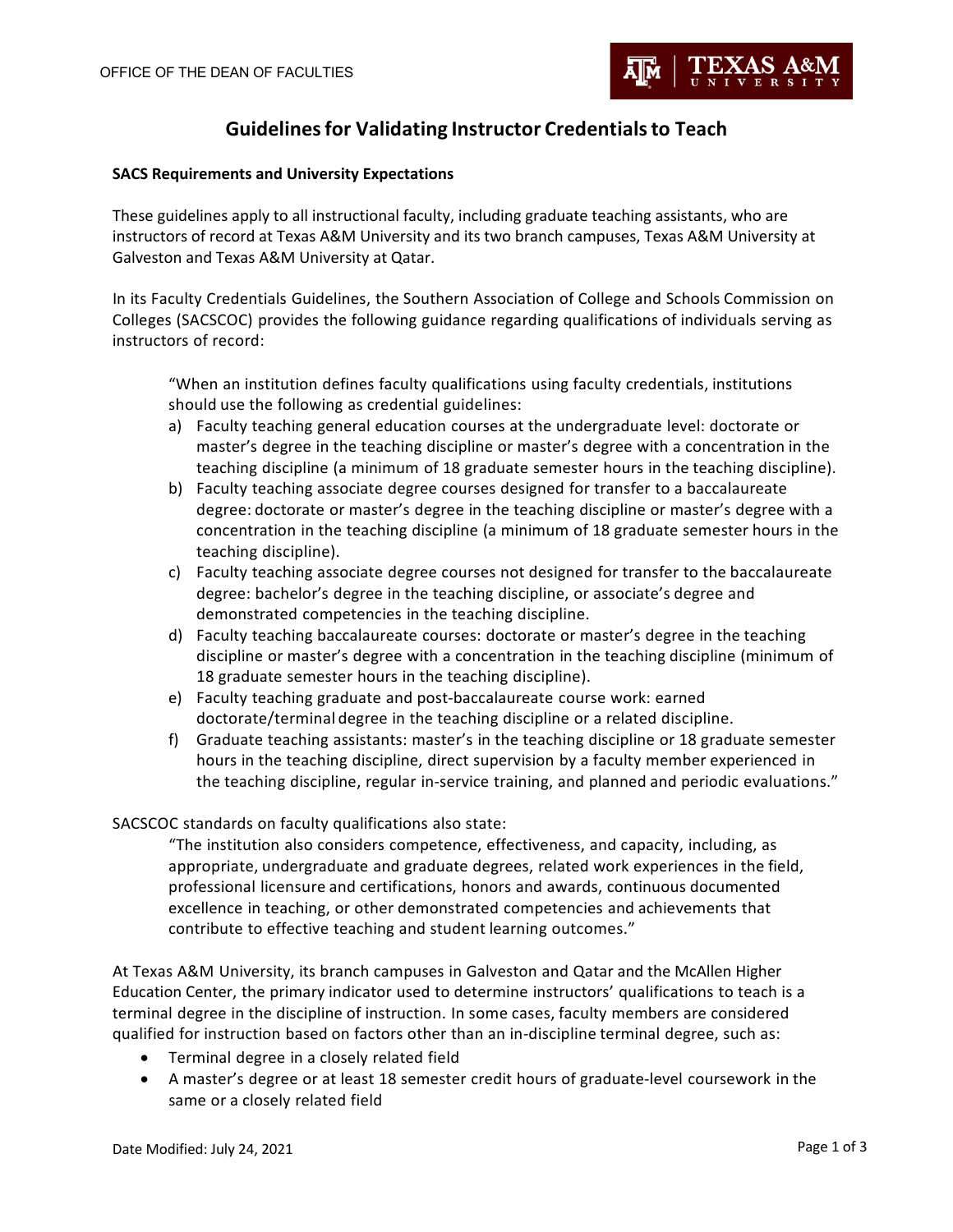

- Professional licensure or certification in a related field or profession
- Significant professional, research, or teaching experience in the same or closely related field

If any of the bulleted items above apply, the department is responsible for describing such qualifications for each instructor of record. Note that length of time alone is not enough justification and a detailed description of qualifications is needed.

## **Semester-based Credentialing Process**

The Office of the Dean of Faculties (DOF) assumes responsibility for verifying the teaching qualifications for faculty. Colleges and departments are responsible for overseeing the hiring of graduate assistants who serve as instructors of record.

We use the federal Classification of Instructional Program (CIP) codes to determine whether an instructor's educational background is in the same discipline as courses they teach. The CIP codes for courses are maintained in the Texas Higher Education Coordinating Board's course inventory for Texas A&M University. The CIP code of each instructor's highest earned degree is maintained in the Office of the Dean of Faculties faculty database. Because faculty members sometimes teach courses that are closely related to, but not in the exact same discipline as their highest-earned degree, the Office of the Dean of Faculties worked with deans and department heads to establish a cross-walk that documents similar disciplines. The use of this cross-walk is described below.

Prior to the first day of classes, the DOF Credentialing Portal compares the CIP code for each instructor's earned degrees to the CIP code for course sections the instructor is assigned to teach. If degrees, master's and/or doctoral depending on the course level being taught, and course CIP codes are not an exact match (four digits), the Office of the Dean of Faculties checks the cross-walk to determine whether or not the instructor is qualified to teach the course because the disciplines are similar. If the degree and course CIP codes still do not match, the department/college must provide a detailed justification that relates the instructor's education (including certificates) and professional experience to the course content in order to verify and document the instructor's qualifications to teach each course.

#### **Recommendations for Colleges and Departments**

**Courses**—Course CIP codes that correspond to the subject matter of that course are assigned by the department or unit administering the course, typically when the course is first proposed. CIP codes reflect the content of the course and not the department in which the course is offered.

Course CIP codes for all Texas A&M University programs are included in an inventory maintained by the Texas Higher Education Coordinating Board and may be downloaded from the Board's data server (http://www.txhighereddata.org/interactive/UnivCourse). We recommend departments periodically review CIP codes assigned to their courses to ensure alignment between the CIP code, course content, and degree program. Administrative units wishing to change CIP codes assigned to courses already listed on the THECB inventory should contact the Office of the Registrar for information regarding the request and approval process.

**New Faculty**—At the time of hire, in the DOF Electronic Hiring Portal, administrative units (departments or colleges) are required to complete credentialing information for the new faculty member: earned degrees (degrees are verified and transcripts requested), courses the individual is expected to teach,